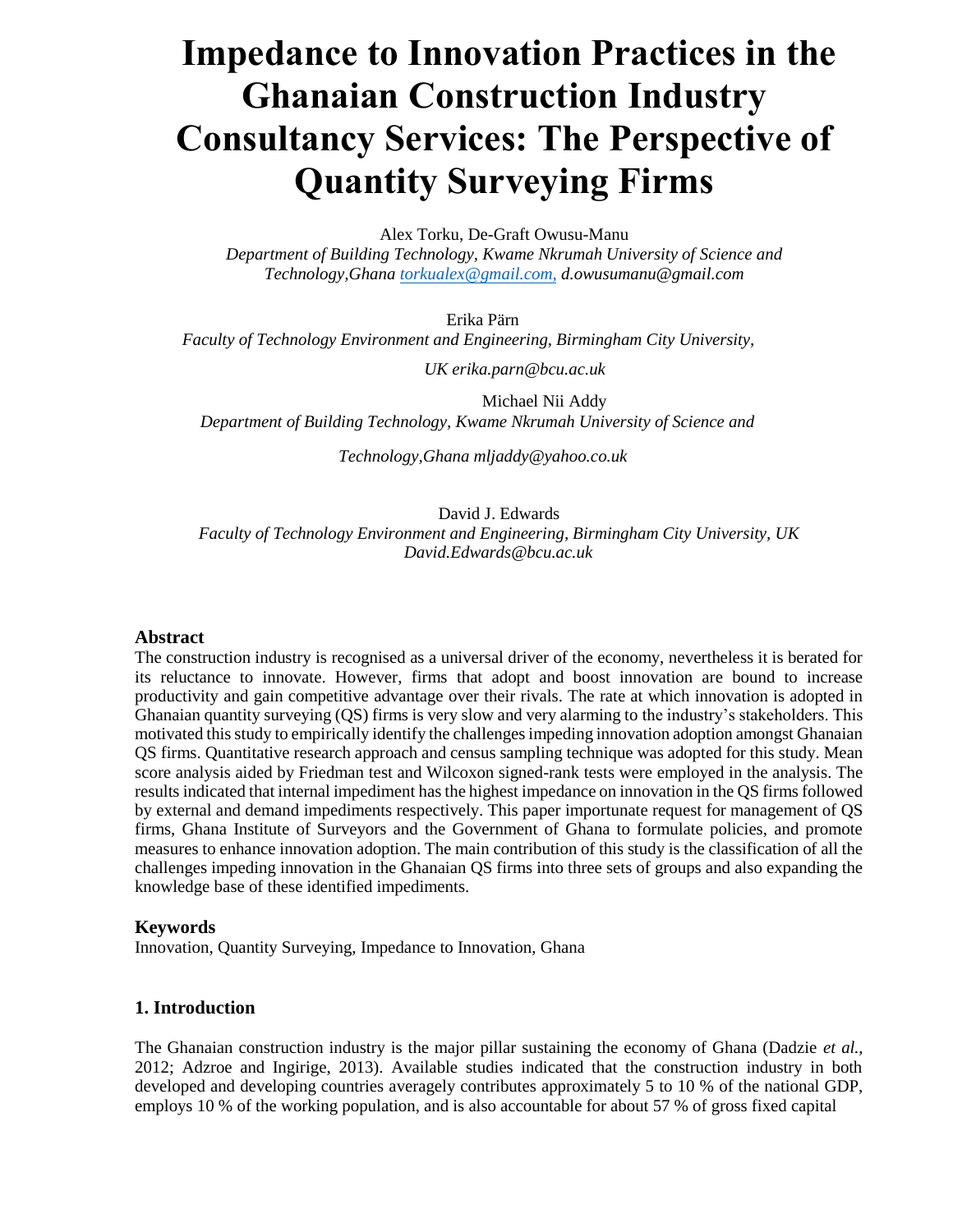formation (Kikwasi, 2012; Lopes, 2012). In spite of this, it is berated for its reluctance to innovate compared to other industries (Ozorhon *et al.*, 2010), and there is no unanimity about why the innovation behaviour in the construction industry differs from other industries (Reichstein *et al.*, 2005). Ozorhon *et al.* (2010) agree that innovation in construction services is a source of competitive advantage by the industry practitioner. In order, not to be out of competition, firms are constantly introducing new ways of working and producing new products, which simply means they must innovate to compete by way of putting into practice large spectrum of new ideas (Seaden and Manseau, 2001; Blayse and Manley, 2004; Barrett *et al.*, 2007).

Innovation, which is in most cases and circumstances perceived as the successful exploitation of an idea, which is new to the unit of adoption, is a complex social process (Jones and Saad, 2003). Understanding the challenges faced or could be faced by the QS firms in the construction industry will be very useful in understanding this complexity. The construction industry sixty years ago is different from the present-day construction industry; some researchers and industry practitioners claim that the present construction environment in which the construction organisations operate is complex, chaotic, and dynamic (Jones and Saad, 2003). These complex challenges entail the several processes and operating practices the construction organisations adopt in rendering service and influenced by the major stakeholders in the construction industry (Gann, 2003; Rose and Manley, 2005). The construction organisations especially the QS firms would need to be proactive in adopting innovation in order to meet the needs, wants and expectations of the end-users (Voss and Zomerdijk, 2007). Albeit there have been very few researches that have attempted to ascertain the challenges impeding innovation in the construction industry consultancy services (Tether and Howells, 2007; Ozorhon *et al.*, 2010; Dulaimi *et al.*, 2002; Blayse and Manley, 2004; Kulatunga *et al.*, 2006), there is still a paucity of research work that enables one to appreciate the challenges impeding innovation in the Ghanaian context. Akin to this, literature is largely silent on the challenges impeding innovation in the Ghanaian construction industry consultancy services especially the QS firms and how these challenges could be effectively addressed.

Furthermore, Howells *et al.* (2004) cautioned the service sector to avoid making blanket statements about service innovation challenges and measures to rectify them. This is because there is a significant variation amongst what the service sectors perceive as challenges impeding innovation (Howells *et al.*, 2004). This statement was also attested in a study conducted by Van Ark *et al.* (2003) which noted a vast significant difference between the degree to which individual service industries encounter challenges to innovation. It is against this backdrop that this study was conducted to further explore the impedance to adoption of innovation practices in Ghanaian construction industry consultancy service; the perspective of QS firms.

# **2. Three-Dimensional Constructs of Innovation Impedance in QS Firms**

## **2.1 Demand Impediment**

Demand impediment is mostly related to customers which include the following. Customers do not what and/or cannot pay for innovation; customers are unresponsive to innovations; and previous innovations make further innovations unnecessary; lack of end-user involvement; lack of clear benefits and impacts (Tether and Howells, 2007; Ozorhon *et al.*, 2010; Dulaimi *et al.*, 2002; Blayse and Manley, 2004; Kulatunga *et al.*, 2006). According to Tether and Howells (2007), this group of factors implies that firms do not innovate because they perceive no need to and/or no reward for innovation.

In addition, Blayse and Manley (2004) identified clients and manufactures as impeding innovation in the building and construction industry. Most of the clients are inexperienced and technically incapacitated, therefore demand less from the quantity surveyor and they are also not able to set pre-condition for innovative initiatives on a project. Similarly, manufactures fail to develop innovative products which will stimulate the quantity surveyor to adopt new innovative processes in handling these products (Blayse and Manley, 2004). Blayse and Manley (2004) further recommended that, client leadership will have to be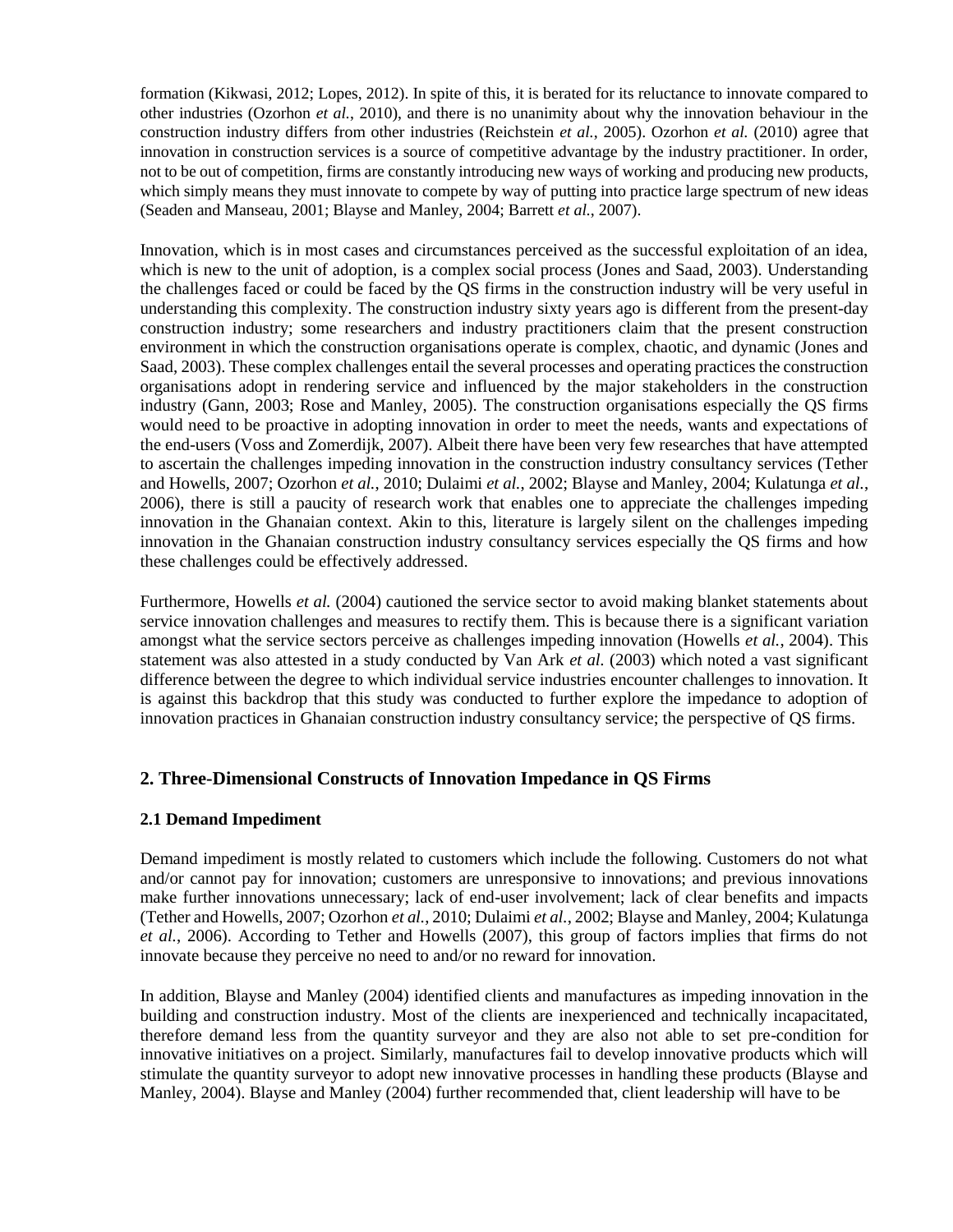advanced through high levels of technical competence, advanced demand patterns, and prudent risk taking in order to improve innovation in the construction sector.

## **2.2 Internal Impediment**

All the factors that relate to the firm's own abilities, capacities and internal impediments to innovate are identified in this category. The firm lacks the financial resources to innovate; the firm lacks the key and qualified staffs necessary to innovate; organisational rigidities and unwillingness to change make innovation difficult; lack of investments in innovative procedures and practices (research and development (R&D), training and education); lack of awareness of current innovation practices; the firm lacks the required technologies; the firm is too busy to innovate; and the perception that the firm is doing well without innovation (Tether and Howells, 2007; Ozorhon *et al.*, 2010; Dulaimi *et al.*, 2002; Blayse and Manley, 2004; Kulatunga *et al.*, 2006). The implication of this group of factors is that firms would innovate more if they had more resources and time to innovate (Tether and Howells, 2007).

The low level of R&D activities in the construction industry has been noted as a significant challenge that impedes innovation thus the development of the construction industry (Dulaimi *et al.*, 2002). Investing in R&D enables local construction industry to attune to innovative practices and technologies adopted in other countries. Howbeit, several researchers have criticised the level of investment in R&D and the lack of coordination between academia and industry in research activities (Dulaimi *et al.*, 2002; Construct for Excellence, 2001). Also, the organisational resources within the industry makes it conducive to innovate. These resources include "the culture of innovation within the firm, skills to successfully adopt innovations developed elsewhere, the presence of key individuals who champion innovation, processes that facilitate the codification/retention of acquired knowledge, and an innovation strategy" (Blayse and Manley, 2004, pp. 9). The culture of innovation within a firm are the intangible organisational attributes that will flourish innovation adoption. Also, the absorptive capacity of the firm needs to be sufficient in order to gain maximum knowledge transfer essential for innovation through research and other research outcomes (Blayse and Manley, 2004). Indubitably, innovations need champions. Innovation can be easily adopted when ideas are conveyed by innovation champions within a firm (Blayse and Manley, 2004; Barlow, 2000; Winch, 1998). Finally, absorptive capacity, champions, culture, knowledge codification, and innovation brokers will have to be effectively combined into a formal innovation strategy in order to enhance performance (Blayse and Manley, 2004).

# **2.3 External Impediment**

External factors that impede innovation in firms includes firms that perceive regulations hinders innovation; lack of government role model and inappropriate legislation; unfavourable economic conditions; the costs and risks involve in investing in innovations are too high; innovation can easily be copied by competitors; fragmented supply chains; fragmented nature of construction business; temporary nature of construction projects; and extensive inter-organisational change required to innovate (Tether and Howells, 2007; Ozorhon *et al.*, 2010; Dulaimi *et al.*, 2002; Blayse and Manley, 2004; Kulatunga *et al.*, 2006).

Additionally, the structure and nature of production also hampers innovation in the construction industry. The uniqueness of all construction projects hinders the degree to which a developed innovation practice will be applied to other projects (Blayse and Manley, 2004; Dubois and Gadde, 2002). The industry relationship has a significant role to play in construction innovation adoption. In spite of this, the relationships between individuals and firms within the industry and between the industry and external parties are weak because individuals and firms, on temporary basis come together and split up when a particular project is completed (Blayse and Manley, 2004; Dubois and Gadde, 2002). This arrangement can enhance innovation to the extent that the various firm can take advantage of this new project as an experiment to develop new innovative measures; however, these new innovative measures are frequently not codified, thus cannot be adopted for future projects (Dubois and Gadde, 2002). Also, Blayse and Manley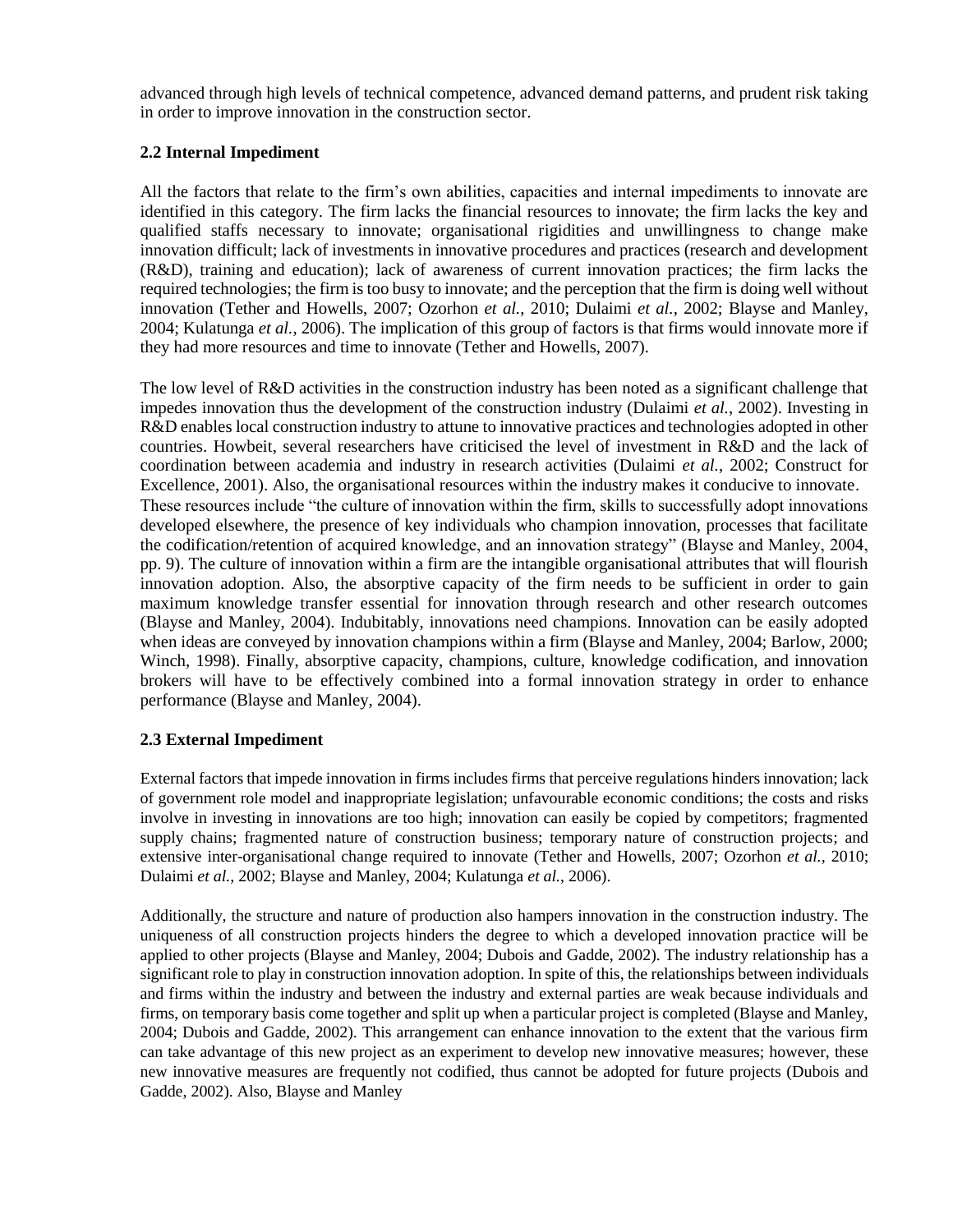(2004) posit that the procurement systems also discourage QS firms from innovating. The procurement system that select the lowest tender to execute a construction project will mostly hinder the tenderers from including innovation practices in their production process since innovation comes with additional cost (Kulatunga *et al.*, 2006; Blayse and Manley, 2004). Furthermore, the regulations and standards imposed by government may also obstruct innovation. If the designed regulations and restrictions are too strict on the existing technologies and practices, it will compel the QS firms to upgrade their existing technologies and practices so as to comply but this would end up not being successful in the industry (Blayse and Manley, 2004; Dubois and Gadde, 2002).

# **3. Methodology**

The population for this study was registered QS firms in Accra and Kumasi. The list of registered QS firms in Ghana was obtained from the secretariat of Ghana Institute of Surveyors (GhIS). The list provided 46 registered quantity surveying firms in Ghana with their respective locations and contact details. The survey was limited to firms located in Accra and Kumasi because most of the construction activities are focused in these two cities respectively (Ahadzie, 2007). Moreover, from the obtained list 84.8% of the firms were located in Accra and 8.7% were located in Kumasi and 6.5% of the firms were located at parts of the other regions in Ghana. The population for the study (QS firms in Accra and Kumasi) was finally determined to be 43. Census sampling technique was adopted for this study. Out of the 43 questionnaires that were administered to top management at each QS firm, 24 were retrieved representing a response rate of 55.81%. According to Baruch (1999), a response rate of approximately 35% is satisfactory for most academic studies targeting top management or organisations' representative.

Prior to the analysis, Cronbach's reliability test was used to verify the reliability of the measuring instrument and the collected data were screened to verify if the sample size is adequate for this study. Therefore, each group of the items were subjected to Cronbach's reliability test. The Cronbach's alpha for demand impediment construct was 0.721, internal impediment construct was 0.898 and external impediment construct was 0.876. The Cronbach's alpha for each construct was more than 0.70 justifying the reliability of the measuring instrument. Additionally, all items in each group were subjected to Kaiser-Meyer-Olkin (KMO) measure of sampling adequacy and the KMO value for demand impediment construct was 0.547, internal impediment construct was 0.766 and external impediment construct was 0.608. Each construct had KMO greater than 0.5, suggesting the adequacy of the sample size for this study.

The collected data were further analysed using descriptive statistics (mean score) after passing all the preliminary tests. In addition, the mean scores of the responses were used to rank each of the challenges to provide a clearer understanding of the agreement reached by all the respondents as shown in Table 1. The challenge with the highest mean score was ranked highest and the challenge with the lowest mean score was ranked lowest. In cases where two or more variables have the same mean score, the one with the lowest standard deviation was assigned the highest ranking (see Field, 2005; Ahadzie, 2007). The standard error provides a further insight to how likely a sample represents the population.

# **4. Survey Results and Discussion**

The internal impediment group of challenges as depicted in Table 1 was ranked to have the highest impedance to innovation in Ghanaian QS firms. It is interesting to note that these top five challenges cover the internal inputs of innovation. Therefore, it can be concluded that most of the QS firms find it very challenging to provide resources that will meet the very first stages of innovation decision process. This finding largely agrees with the survey conducted by Adow *et al.* (2013) who pointed out that the rate at which innovation is adopted in Ghanaian construction industry is slow because the resources available are not enough to encourage innovation. Furthermore, the argument raised by Dulaimi *et al.* (2002) that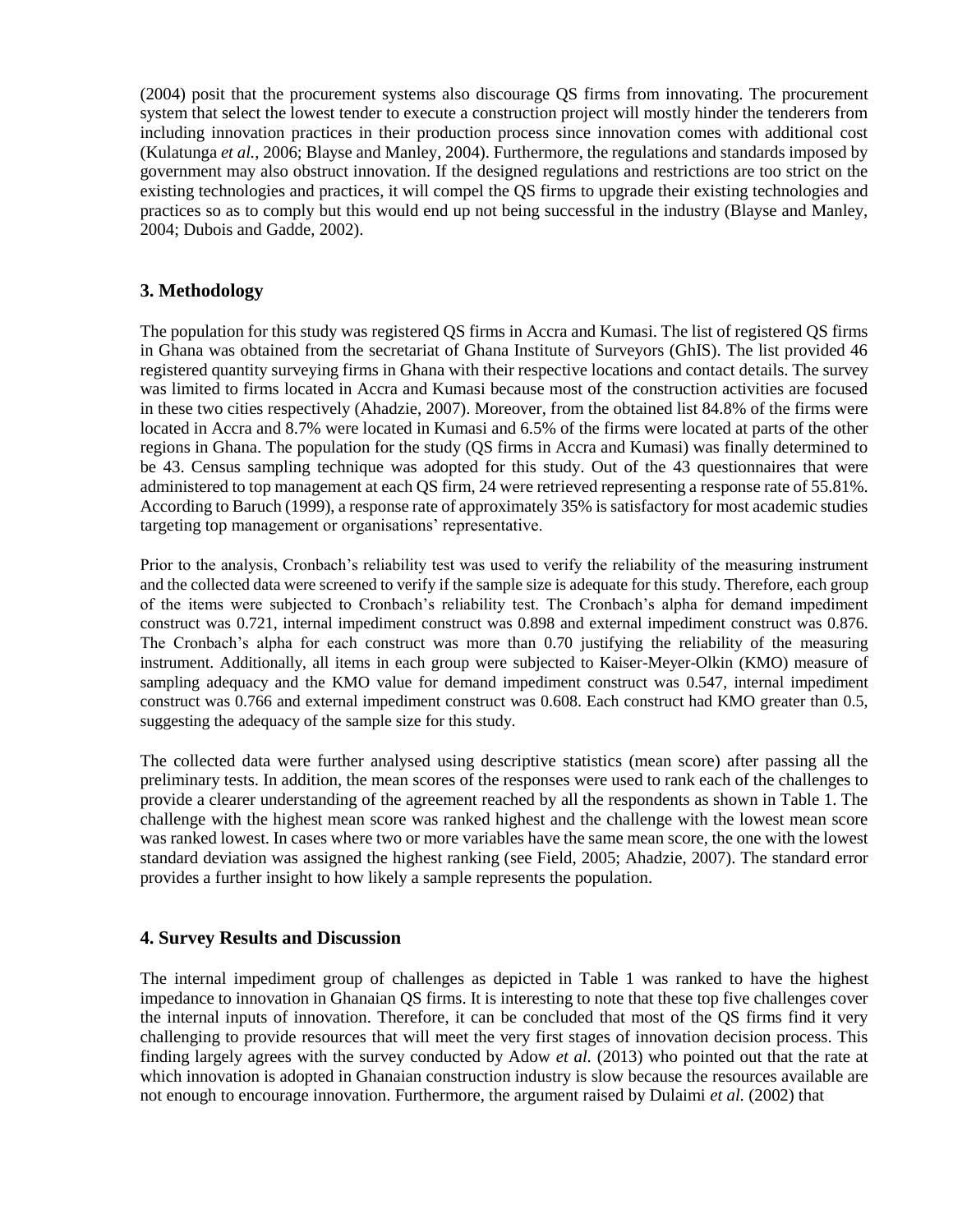innovative problems within the construction industry is as a result of the poor rates of investment in R&D has also been confirmed by the findings of this study. The impediment group of challenges was ranked second as shown in Table 1. The problem of unfavourable economic conditions has been highlighted as the most significant challenge impeding the uptake of innovation in the construction industry (Ozorhon *et al.*, 2010). The findings of this research further strengthen the need for the Government of Ghana to critically study this alarming challenge before it gets out of hand. The QS firms in Ghana perceived the demand impediment as least significant when it comes to challenges impeding innovation as shown in Table 1. It is worth mentioning that both government and private clients who are the major clients in Ghana (Field Survey, 2016) are less experienced and technically incapable therefore demand less from the QS firms and are also not able to set pre-condition for innovative behaviour on a project (Blayse and Manley, 2004). This plausibly explains the reason why the QS firms in Ghana find their clients as impediment to innovation. The findings of this study largely agree with that of Howells *et al.* (2004) who ranked customers' unwilling or inability to pay for innovation as the most significant barrier impeding innovation in the design activities service sector, road transport service sector, and information processing service sector.

|                                                                                                                                                  |      |                 | Std.      | Std. Error |
|--------------------------------------------------------------------------------------------------------------------------------------------------|------|-----------------|-----------|------------|
| Challenges                                                                                                                                       | Mean | Rank            | Deviation | of Mean    |
| <b>Demand impediment</b>                                                                                                                         | 2.83 | 3rd             | .847      | .173       |
| Lack of customer involvement in innovation                                                                                                       | 3.38 | 1 <sub>st</sub> | 1.209     | .247       |
| Clients do not want and/or cannot pay for innovation                                                                                             | 3.00 | 2 <sub>nd</sub> | 1.022     | .209       |
| Lack of clear benefits and impacts of innovation                                                                                                 | 2.96 | 3rd             | 1.233     | .252       |
| Clients are unresponsive to innovations                                                                                                          | 2.79 | 4 <sup>th</sup> | .932      | .190       |
| Previous innovations make further innovations unnecessary                                                                                        | 2.00 | 5 <sup>th</sup> | .885      | .181       |
| <b>Internal impediment</b>                                                                                                                       | 3.52 | 1st             | .963      | .197       |
| Lack of organisational resources (culture of innovation,<br>innovation<br>adoption skills, key individual who champion innovation,<br>innovation | 3.88 | 1 <sub>st</sub> | 0.900     | .184       |
| strategy)                                                                                                                                        |      |                 |           |            |
| Lack of investments in innovative procedures and practices (R&D,<br>training<br>and education)                                                   | 3.83 | 2 <sub>nd</sub> | 1.239     | .253       |
| Lack of financial resources to innovate                                                                                                          | 3.79 | 3rd             | 1.215     | .248       |
| Lack of required technologies to innovate                                                                                                        | 3.67 | 4 <sub>th</sub> | 1.435     | .293       |
| Lack of key and qualified staffs necessary to innovate                                                                                           | 3.46 | 5 <sup>th</sup> | 1.250     | .255       |
| The perception of doing well without innovation                                                                                                  | 3.33 | 6 <sup>th</sup> | 1.204     | .246       |
| Lack of awareness of current innovation practices                                                                                                | 3.33 | 7 <sub>th</sub> | 1.341     | .274       |
| Too busy to innovate                                                                                                                             | 3.29 | 8 <sup>th</sup> | 1.398     | .258       |
| Organisational rigidities and unwillingness to change                                                                                            | 3.13 | 9 <sub>th</sub> | 1.154     | .236       |
| <b>External impediment</b>                                                                                                                       | 3.37 | 2 <sub>nd</sub> | 0.779     | .159       |
| Unfavourable economic conditions                                                                                                                 | 3.92 | 1 <sub>st</sub> | 1.018     | .208       |
| The costs and risks involve in investing in innovations are too high                                                                             | 3.71 | 2 <sub>nd</sub> | 1.160     | .237       |
| Innovation can easily be copied by competitors                                                                                                   | 3.58 | 3rd             | 1.018     | .208       |
| Fragmented nature of construction business and fragmented supply<br>chains                                                                       | 3.38 | 4 <sup>th</sup> | 1.056     | .215       |
| The procurement systems                                                                                                                          | 3.33 | 5 <sup>th</sup> | 1.007     | .206       |
| Temporary nature of construction projects                                                                                                        | 3.29 | 6th             | 1.268     | .259       |

## **Table 1: Ranking of challenges impeding innovation**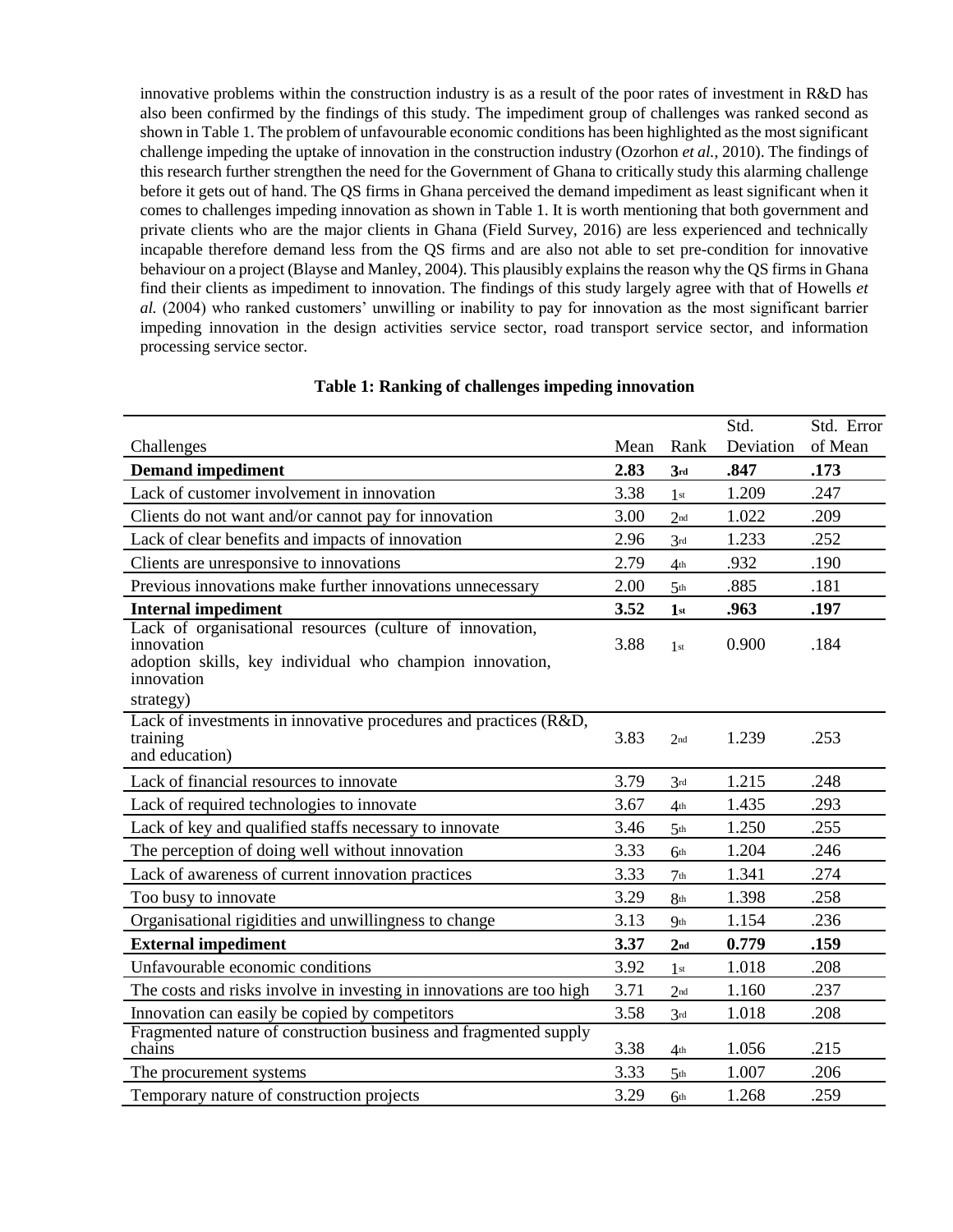| Lack of government role model and inappropriate legislation |      |                 | 947 |  |
|-------------------------------------------------------------|------|-----------------|-----|--|
| Perceive regulations and standards                          | 3.00 |                 | 780 |  |
| The uniqueness of all construction project                  | 3.00 | Q <sub>th</sub> | 142 |  |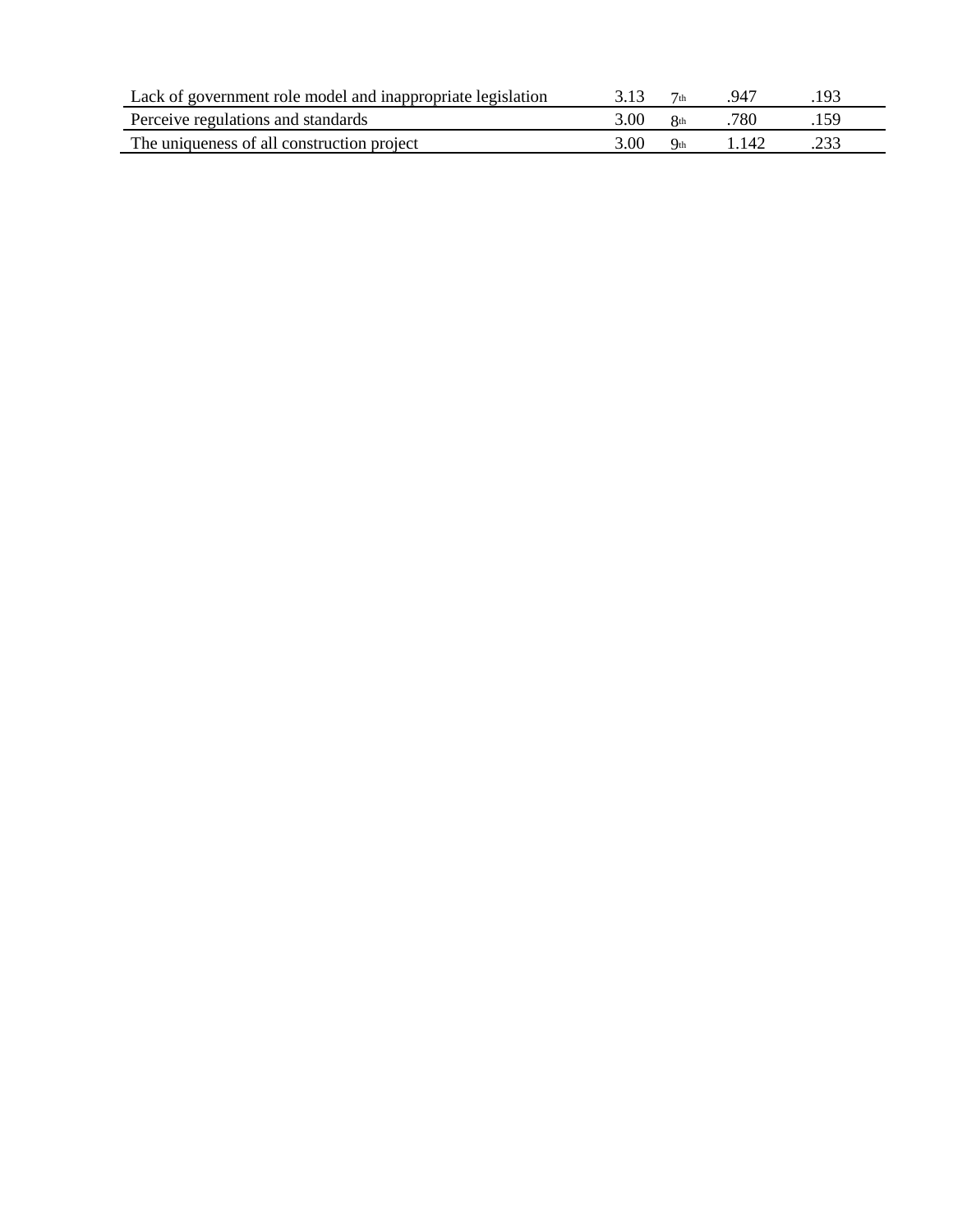The main findings on a broader level on the barriers to innovation survey conducted by Howells *et al.* (2004) indicated that external impediment is the most significant group of challenges impeding innovation in the service industry which is quite contrary to this study. However, Howells *et al.* (2004) adopted the evidence from the Second European Community Innovation Survey (CIS-2) which covered innovative activities within service enterprises in 13 western European countries over the 1994-1996 period (Commission of the European Communities, 2001). The result was that internal impediment was the most significant challenge impeding innovation in the service sector. Moreover, Van Ark *et al.* (2003) also employed Structural Provision of Information on Innovation in Services which was initiated in 1998 to improve the understanding of innovative activities in service industries (den Hertog and Bilderbeek, 1999). The result of the study rated internal impediment higher than the other impediments impeding innovation in the service sector in the Netherlands (Van Ark *et al.*, 2003). Therefore, the findings of Howells *et al.* (2004) and Van Ark *et al.* (2003) to somewhat agrees with the findings of this study that internal impediment is the most significant impedance impeding innovation adoption in the Ghanaian QS firms.

The findings of this study also buttress the statement that there is a significant varying difference in the challenges impeding innovation amongst individual service industries; no two service industry will encounter the same degree of challenges impeding innovation (Howells *et al.*, 2004; Van Ark *et al.*, 2003). For example, this study identified that lack of organisational resources and lack of investments in innovative procedures were the top two challenges impeding innovation amongst the internal impediment group of challenges in the Ghanaian QS firms. However, based on the evidence from the CIS-2 database, Howells *et al.* (2004) identified that lack of qualified personnel and organisational rigidities were the top two challenges impeding innovation amongst the internal group of challenges in a 'Four Sectors' survey in

Europe. This example can confirm the statement that there is actually a significant variation amongst service industries in terms of what they perceive as significant impediments to innovation.

## **5. Analysis of Significance Difference: Friedman Test and Wilcoxon Signed-Rank Tests**

A Friedman test was then conducted to check if there was a statistically significant difference between the various items measuring the challenges impeding innovation practices. That is, if the respondents find any of these group of impediment more challenging than the other. The Friedman test shown in Table 2 provides the test statistics (χ2) value ("Chi-square"), degree of freedom ("df") and the significance level ("Asymp. Sig."). It can be observed from Table 2 that there is a statistically significant difference between the mean ranks for demand impediment,  $\gamma$ 2(4) = 20.432, p = 0.000; there is statistically significant difference between the mean ranks for internal impediment,  $\chi$ 2(8) = 23.540, p = 0.003; and there is also a statistically significant difference between the mean ranks for external impediment,  $\chi$ 2(7) = 27.312, p = 0.000. This means that the respondents found some of the items under their respective groups (demand, internal and external impediment group) more challenging than others. Finally, the overall statistical significant difference between the three (3) groups of items is,  $\gamma(2) =$  $21.028$ ,  $p = 0.000$ . This result also indicate that the respondents perceived different level of impediment amongst the three (3) groups of challenges.

Furthermore, it was of importance to the researcher to examine where the differences actually exist to enhance the reliability and validity of the findings of this study. A post hoc test was conducted using Wilcoxon signed-rank tests on the different combination of the grouped challenges as shown in Table 3. Since the comparison is between multiple groups, it is more likely to declare the result significant when it is not (Type 1 error). Bonferroni-adjusted significance level was calculated to rectify this error.

Bonferroni-adjusted significance level  $=$   $\frac{\text{Initial significance level}}{\text{total distance level}} = 0.017$ 

From Table 3 it can be observed that at the  $p < 0.017$  significance level, only the items grouped under internal impediment and demand impediment was statistically significantly different. However, there were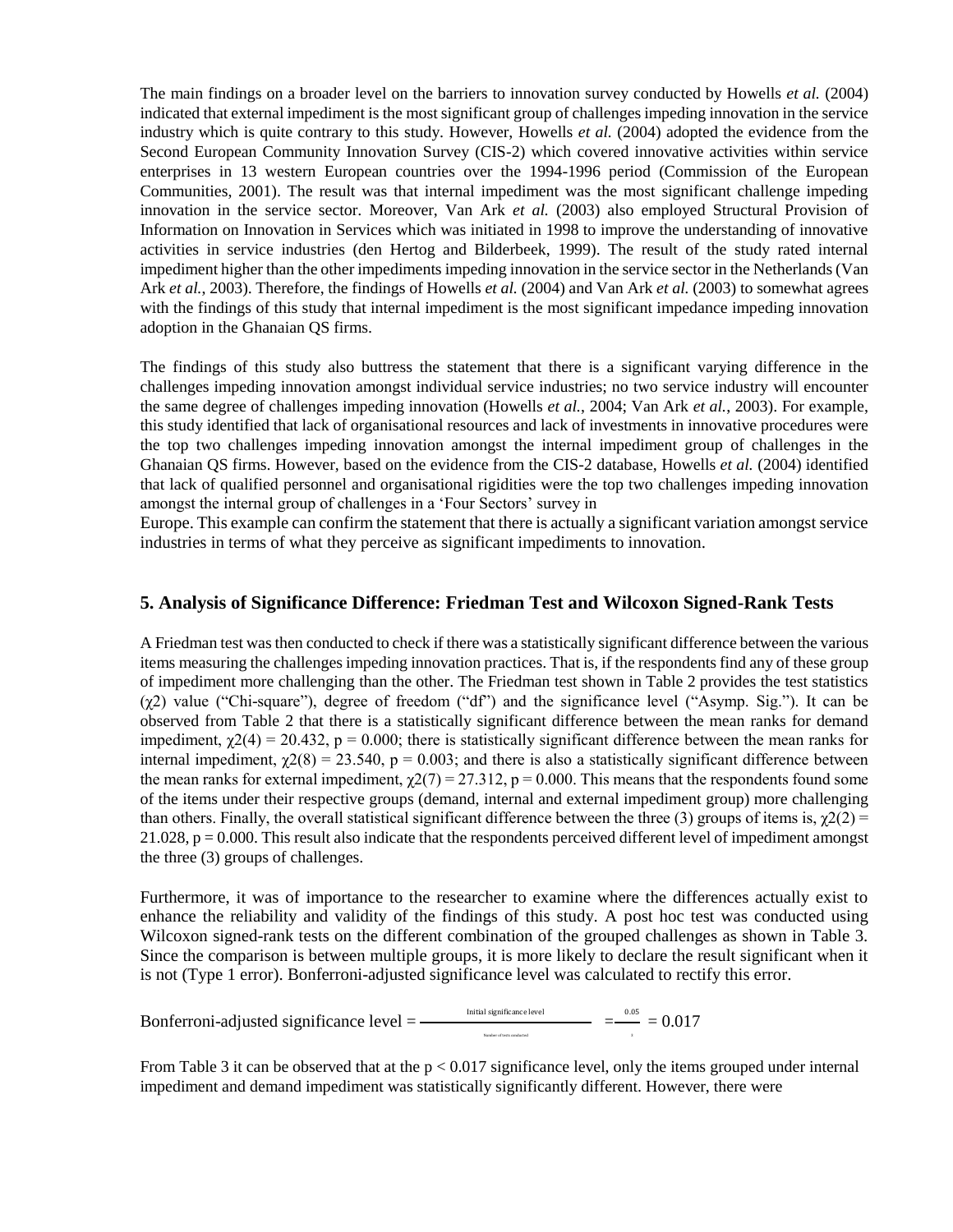no statistically significant difference between external impediment and demand impediment group of items  $(Z = -2.235, p = 0.025)$ , or between external impediment and internal impediment group of items  $(Z = -1.025, p = 0.025)$ 2.295,  $p = 0.022$ ).

|                     |           | <b>Friedman Test Statistics</b> |            |    |             |
|---------------------|-----------|---------------------------------|------------|----|-------------|
| Group               | Mean Rank | N                               | Chi-Square | df | Asymp. Sig. |
| Demand impediment   | 1.44      | 24                              | 20.432     |    | .000        |
| Internal impediment | 2.58      | 24                              | 23.540     | 8  | .003        |
| External impediment | 1.98      | 24                              | 27.312     |    | .000        |
| All groups          |           |                                 | 21.028     |    | .000        |

**Table 2: Friedman Test on Challenges Impeding Innovation**

|  |  | Table 3: Wilcoxon signed ranks test on challenges impeding innovation |  |  |
|--|--|-----------------------------------------------------------------------|--|--|
|  |  |                                                                       |  |  |

|                         |           | Internal impediment - External impediment - External impediment - |              |
|-------------------------|-----------|-------------------------------------------------------------------|--------------|
|                         |           | Demand impediment Demand impediment Internal impediment           |              |
|                         | $-4.119a$ | $-2.235$ <sup>a</sup>                                             | $-2.295^{b}$ |
| Asymp. Sig. $(2-$       |           |                                                                   |              |
| tailed)                 | .000      | .025                                                              | .022         |
| Based on negative ranks |           |                                                                   |              |

 $\Box$  Based on positive ranks

#### **6. Conclusion**

This paper was set out to ascertain the underlying challenges impeding innovation practices in QS firms in Ghana. In order to achieve this objective, respondents were asked to indicate the level of impedance of three groups of challenges (Demand impediment, Internal impediment and External impediment) on innovation practices on a five-point Likert scale ranging from (1) "strongly disagree" to (5) "strongly agree". The result showed that internal impediment group of challenges have the highest impediment to innovation adoption in Ghanaian QS firms. Also, external impediment group of challenges was ranked the second highest followed by demand impediment. The outcome of this result was confirmed using Friedman test to check if there was a statistically significant difference between the various items measuring the challenges impeding innovation practices. This study also echoed the statement that there is a significant varying difference in the challenges impeding innovation amongst individual service industries; no two service industry will encounter the same degree of challenges impeding innovation. The main contribution of this study is the classification of all the challenges impeding innovation in Ghanaian QS firms into three set of groups and also expanding the knowledge base of these identified impediments within the Ghanaian QS firms. In line with the ascertained challenges impeding innovation in the Ghanaian QS firm, this paper importunate request for management of QS firms, GhIS, and the Government of Ghana to formulate policies, and promote measures to enhance innovation adoption. A follow-up empirical research should be conducted to identify and establish the effectiveness of the key drivers of innovation in the QS firms in Ghana.

#### **7. References**

Adow, O., Allotey, S.E., and Arthur-Aidoo, B.M. (2013). "The impact of innovation of the construction industry in Ghana". Civil and Environmental Research, Vol. 3, No. 12, pp 120-126.

Adzroe, E. K., and Ingirige, M. J. B. (2013). "Exploring e-business technology to support improvement in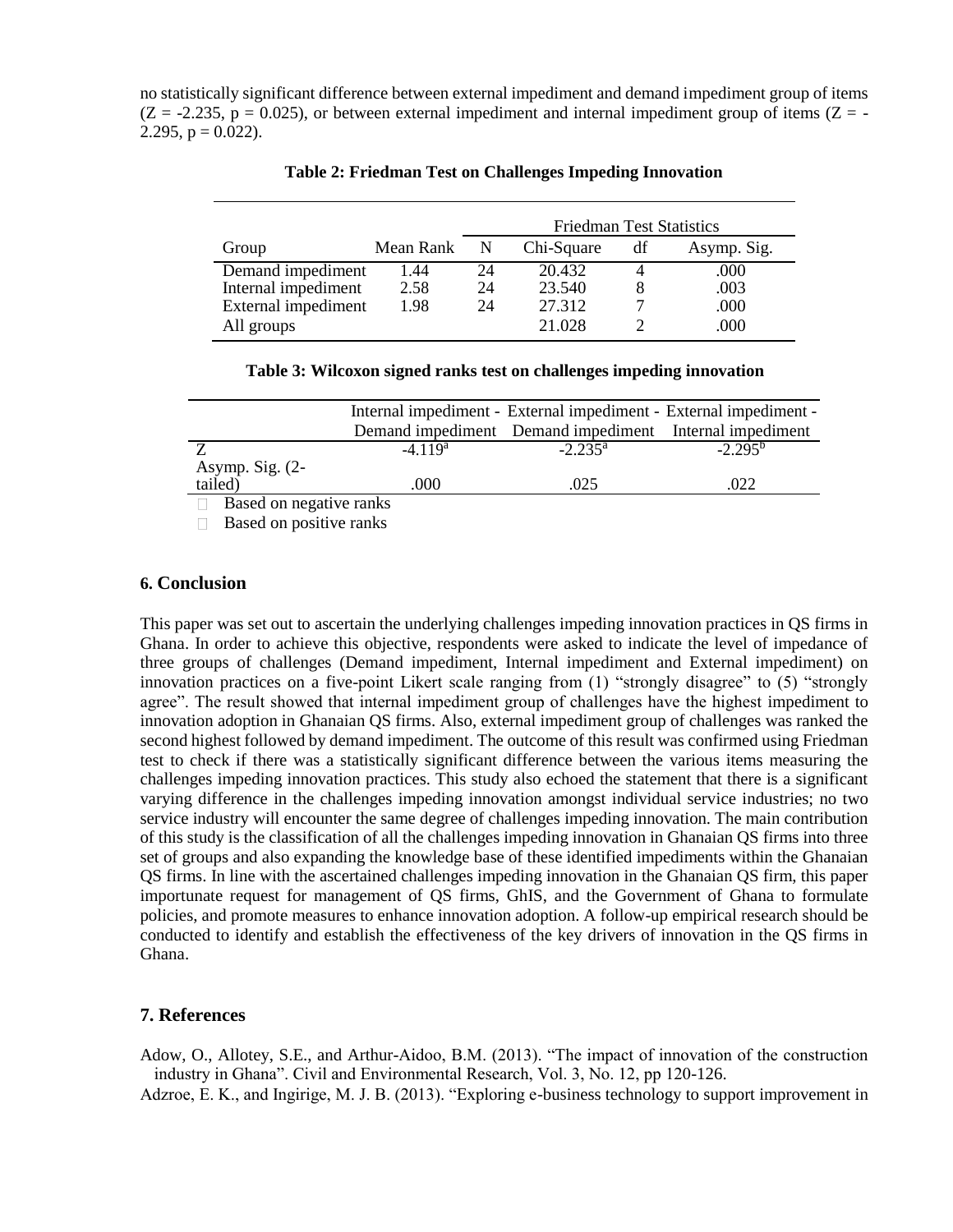the infrastructure procurement process in the Ghanaian construction industry".